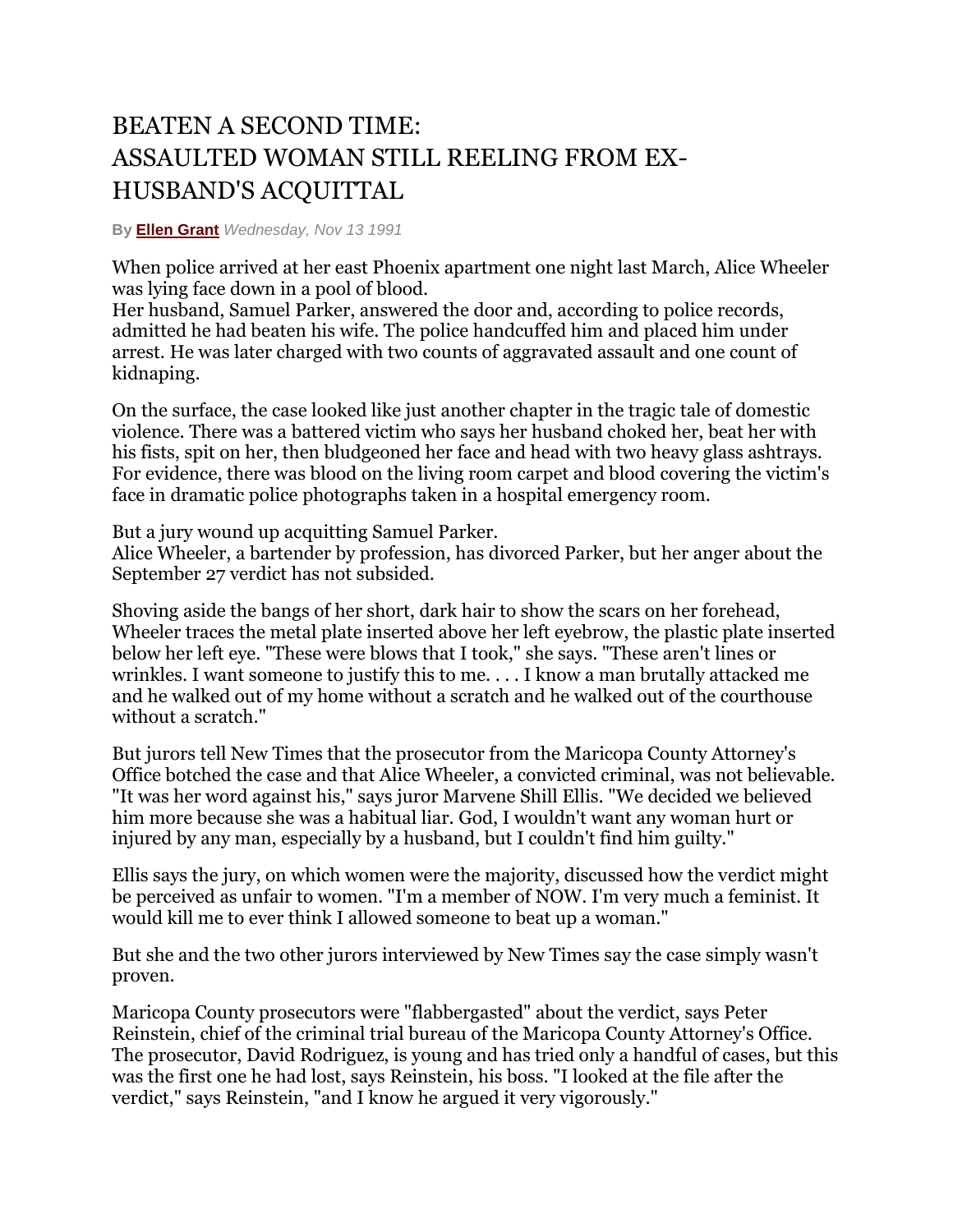The jurors dispute that.

"The state really didn't present a good case," says juror Donn Ragan. "The defense attorney--he worked on the case. The state didn't work on the case."

Samuel Parker's attorney, Daniel Raynak, argued that the evidence was inconclusive, that his client acted in self-defense and that Wheeler wasn't credible. (Parker himself could not be reached for comment for this article.)

Juror Ellis recalls that a few women in the courtroom "hassled" the jurors as the panelists filed out of the room, and that one said, "I guess women have no rights in Arizona."

"I felt bad about it," says Ellis. "I don't care if [Wheeler] lied. I don't mean that she should be beaten. I don't care if she was drunk. I don't think anybody should be beaten up. But I don't think he should go to jail for 25 years or whatever without it being proven."

The jurors point out that the prosecutor produced little evidence of the assault other than a series of gruesome photographs of a battered and bloodied Alice Wheeler.

"I don't care if she had ten convictions. I don't care if she was drunk. All it would have taken was a hospital report," says the jury foreman, Sabine Wallman-Evans.

Juror Donn Ragan says: "I voted guilty with about three others on the first poll." But others, he says, convinced him to change his vote because the evidence was inconclusive.

Jurors question why police didn't dust the ashtrays--the assault weapons--for fingerprints or take blood samples. At the trial, Parker testified he struck his wife at least four times--but only after she hit him with a heavy glass wine decanter. The police didn't examine the wine decanter or ask Parker what provoked the assault, says defense attorney Raynak, who adds, "He did admit striking her more than once. From what he testified, she struck him first."

Jurors also question why prosecutors didn't introduce medical records or a doctor to document the severity of Wheeler's injuries. "The evidence was inconclusive," Wallman-Evans says. "Ashtrays and pictures aren't going to do it."

Did prosecutor Rodriguez consider introducing Wheeler's medical records? Yes, he says, "but the judge instructed the jury all we needed to show was `any physical injury using a dangerous instrument.' And we used the photographs. The photographs clearly showed injury."

Fingerprints and blood samples taken from the weapons weren't necessary because the identity of the attacker wasn't a question, Rodriguez says. "With all the physical evidence, there's no question as to what happened," says Rodriguez. "I didn't think they were necessary. If they don't want to believe her, they're going to find something. I believed her." Reinstein adds: "I think when these people tell you they didn't have enough evidence, they are rationalizing their decision."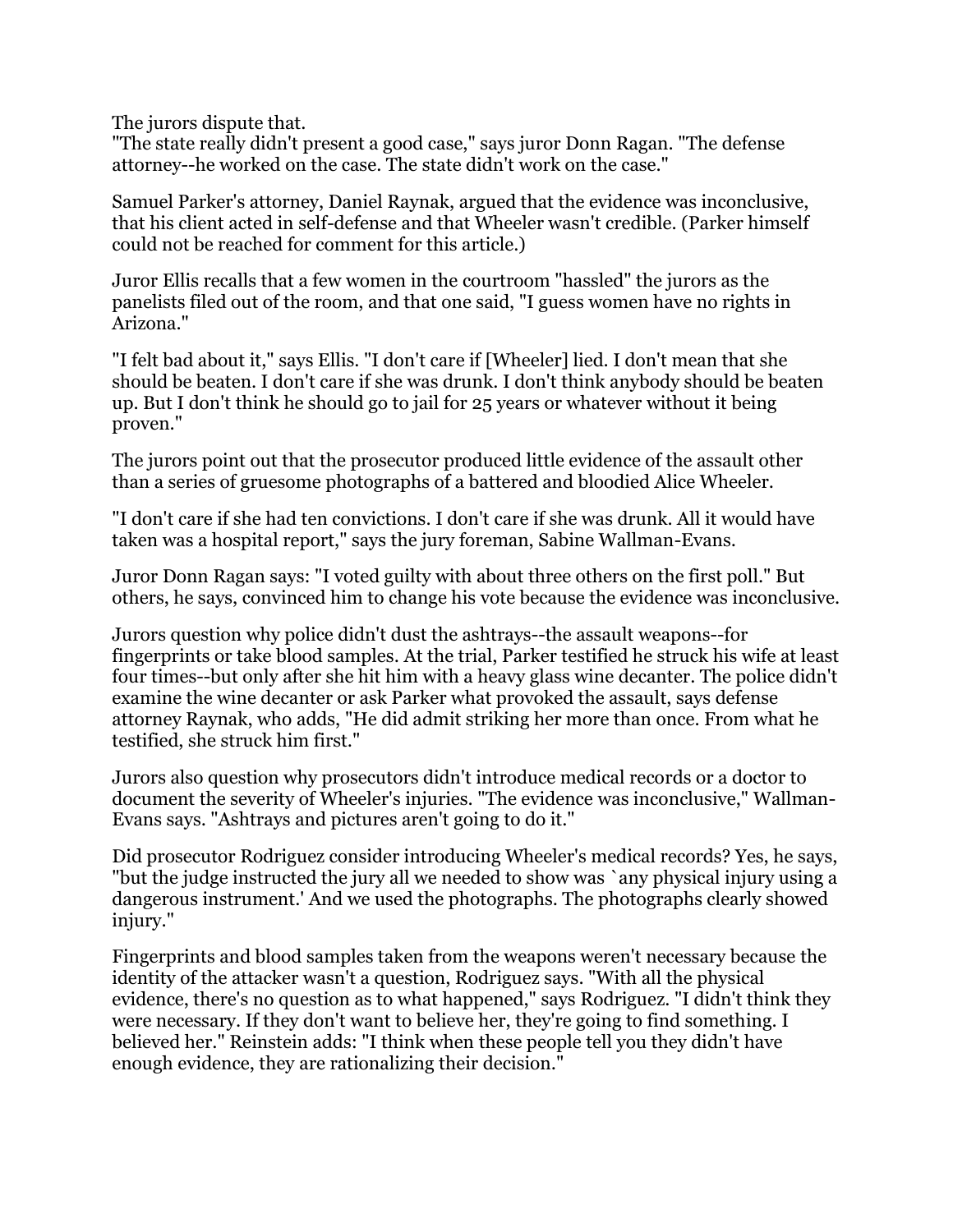"The evidence is overpowering," Alice Wheeler bitterly contends. "Officers testified he had blood on his hands and hair and I was lying in a pool of blood. This is not enough evidence? He said to the officers,  $\sim \sim$  I am going to kill her.' This is not enough evidence?"

That's what the jurors say. "In the beginning, obviously you're going to be startled by that," Wallman-Evans says of the gruesome photographs, "but then again, they can be very deceiving." Marvene Shill Ellis adds, "It looked bad, I know it did, but you know photographs don't always tell the truth."

Without medical records, the jurors say, the photographs weren't enough proof. "I know she bled," Ellis says, "but I couldn't find him guilty of such terrible charges based on the evidence. We just had her word about her injuries."

And Alice Wheeler's word was in grave doubt, the jurors say. Ragan terms Wheeler "a bimbo, pure and simple."

"She was not a good witness," Ellis says. "I just thought, `I don't believe this woman.' And her friends were worse." Wallman-Evans says Wheeler's friends, who testified as character witnesses, testified that she drank a lot, while she said she didn't. She testified she wasn't drunk the night of the assault. Her witnesses testified she had been drinking all day.

Wheeler had been in trouble "time and time again," says juror Ellis, who points out that her witnesses had only known her for about two months and that Parker produced character witnesses who had known him for about 14 years.

Witnesses, including police and parole officers, characterized Wheeler as a liar and an alcoholic with a violent streak.

Rodriguez tried to block information about Wheeler's past from being introduced at the trial. But Superior Court Judge Bernard J. Dougherty allowed jurors to hear about Wheeler's felony conviction in 1985 for possession of dangerous drugs and about Wheeler's numerous parole violations.

Defense attorney Raynak says: "She admitted, on the stand, that in the previous case she lied to the police and she had lied to the judge and she had lied to her probation officer numerous times."

Peter Reinstein defends his young prosecutor's handling of the case, saying, "If this had to be tried again, I don't think David would do anything differently."

Under the law, Reinstein says, all the prosecution has to prove is if any injury occurred. "There was no dispute whether or not she suffered an injury," he says. "We had the cop's testimony, the victim's testimony, the weapon and the pictures. And remember, all you have to prove was any injury. Under these particular circumstances, a doctor would have not made any difference."

Alice Wheeler breaks into tears when talking about her case. "What did I do? Tell me: What was my crime? I'm not a liar," she says. "I'm not an alcoholic.